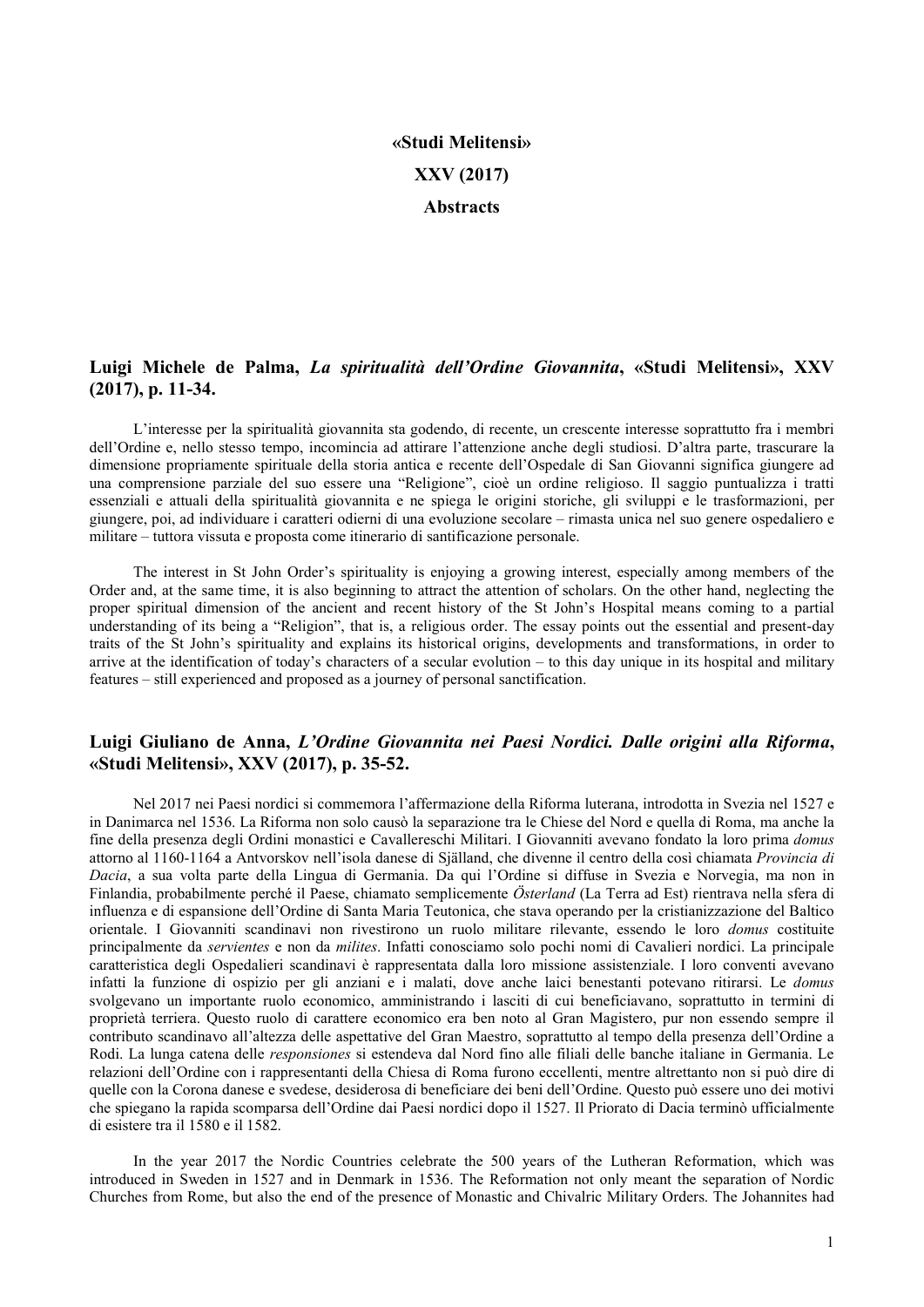established their first *domus* around 1160-1164 at Antvorskov in the h island of Själland, which became the center of the so called Province of Dacia, which was a part of the Teutonic Langue. From there the Order of the Hospitallers spread to Sweden and Norway, but not to Finland, perhaps because this country, called Österland (simply "the Land in the East") belonged to the sphere of interest of the Order of Sancta Maria Teutonica, which was operating for the diffusion of Christianity in the Eastern Baltic. The Scandinavian Johannites did not play a relevant military role, being their *domusmainly supported by servientes and not milites*. In fact, only few names of Hospitaller knights are known. The main characteristics of the activity plaid by the Hospitaller was assistential. Their convents would act as homes for the elders and the sicks, where also wealthy Scandinavians retired in their old days. The *domus* had also an economical activity, administrating the possessions which had been given to them through testaments, mainly land. This economical role was acknowledged by the Grand Magistry, though the entity of the support given by the Scandinavian Hospitallers was not always up to the expectations of the Grand Master, especially at the time of the permanence in Rhodes. In the long chain of the *responsiones* from the North to Palestine or Rhodes an important role was plaid by the Italian bankers in Germany. The relations of the Order with the representatives of the Holy See was excellent, while the same cannot be said of the Swedish and Danish Crowns, eager to benefit of the wealth of the Hospitallers. This may be one of the reasons why the Reformation quickly swept away the presence of the Order of St John from Scandinavia after the year 1527. The Priory of Dacia ceased to exist around the year 1580-1582.

### Massimiliano Pezzi, La "congiura" maltese del 1749 nei documenti diplomatici ragusei, «Studi Melitensi», XXV (2017), p. 53-76.

La cospirazione degli schiavi del 1749, rivisitata attraverso i documenti diplomatici del Državni Arhiv di Dubrovnik, mette in risalto il ruolo dell'Ordine come baluardo della Cristianità nel Mediterraneo orientale. le tre brevi cronache allegate mettono in risalto i rapporti di Ragusa con i paesi africani, la pirateria e la guerra di corsa maltese, il ruolo della Francia nel Mediterraneo e i tentativi di espansionismo commerciale marittimo napoletano nel levante ottomano.

The conspiracy of the slaves in 1749, revised through the diplomatic documents of the Državni Arhiv of Dubrovnik, points out the role of the Order as the bulwark of Christianity in the Eastern Mediterranean. Three brief enclosures stand out the relations of Ragusa with the african countries, the piracy and the privateering, the role of France in the Mediterranean and the attempts of the Neapolitan sea trade expansionism in the Ottoman levant.

#### Nicola Neri, I Cavalieri e la Repubblica. La nascita delle relazioni diplomatiche tra l'Ordine di Malta e l'Italia 77, «Studi Melitensi», XXV (2017), p. 77-92.

Le relazioni tra l'Italia e i Cavalieri di Malta sono molto più che degne di nota, speciali o caratteristiche. Sono patrimonio costitutivo della storia di entrambi. L'Ordine, fondato da mercanti amalfitani in Terra Santa, ebbe nella lingua d'Italia uno dei suoi pilastri di fondazione e sostegno per tutto il corso della sua storia, con numerosi cavalieri e Gran Maestri, e con un uso frequente e qualificato della lingua italiana. Nei secoli di residenza a Malta fu l'antemurale strategico della Penisola, e la via dell'esilio, intrapresa nel 1798, condusse l'Ordine quasi naturalmente in Italia. Per un formale reciproco riconoscimento, tuttavia, con il relativo conseguente avvio di relazioni diplomatiche bisogna attendere altri straordinari eventi, come l'unificazione italiana, la rinascita dell'Ordine con il ripristino, nel 1879, della carica di Gran Maestro e l'avvio della sua diplomazia, e la conflagrazione dei due conflitti mondiali. Gli anni del Regno d'Italia non furono sufficienti a far maturare la formale decisione di scambiarsi delegati prima ed ambasciatori poi. Essa si produsse soltanto, con uno di quegli apparenti paradossi non infrequenti nella Storia, con la neonata Repubblica, tra gli anni Cinquanta e gli anni Ottanta.

Relations between Italy and the Knights of Malta are far more than noteworthy, special or characteristic. They are the common patrimony of the history of both. The Order, founded by Amalfi merchants in the Holy Land, had in the language of the Italian Nation one of its pillars of foundation and support throughout its history, with numerous knights and Grand Masters, and with frequent and qualified use of the Italian language. During the centuries of residence in Malta, it was the strategic rampart of the Peninsula, and the pathway to exile, taken in 1798, led the Order almost naturally to Italy. However, for a formal mutual recognition, with the consequent onset of diplomatic relations, we need to await other extraordinary events, such as Italian unification, the rebirth of the Order with the restoration in 1879 of the office of Grand Master and the beginning of his diplomacy, and the conflagration of the two world conflicts. The long-lasting reign of the Kingdom of Italy was not enough to give rise to the formal decision to exchange delegates first and then ambassadors. This took place only with one of those apparent not-infrequent paradoxes in History, i.e. with the newly-born Republic, between the 1950s and the 1980s.